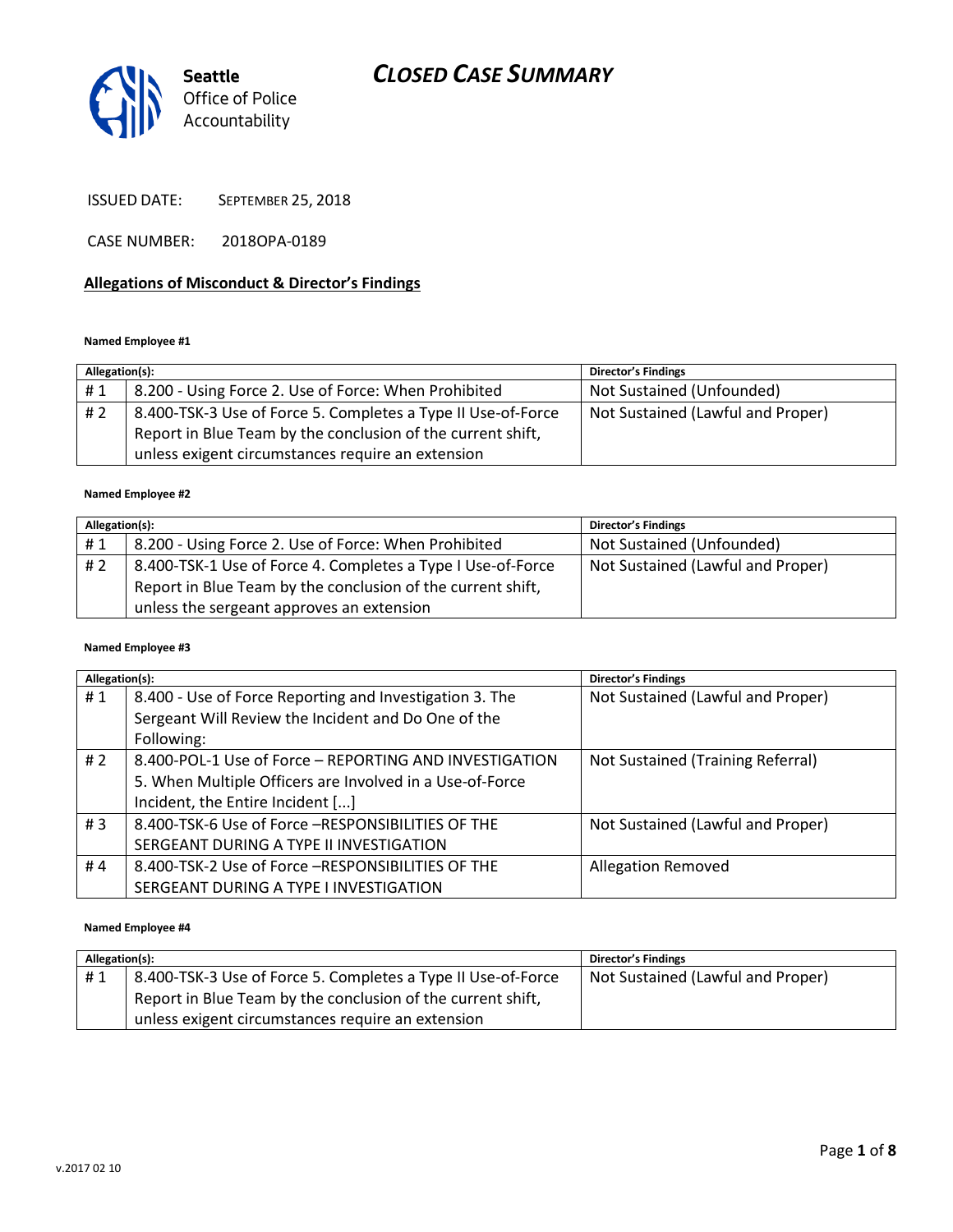

# *CLOSE CASE SUMMARY*

OPA CASE NUMBER: 2018OPA-0189

#### **Named Employee #5**

| Allegation(s): |                                                              | <b>Director's Findings</b>        |
|----------------|--------------------------------------------------------------|-----------------------------------|
| #1             | 8.400-TSK-3 Use of Force 5. Completes a Type II Use-of-Force | Not Sustained (Lawful and Proper) |
|                | Report in Blue Team by the conclusion of the current shift,  |                                   |
|                | unless exigent circumstances require an extension            |                                   |

#### **Named Employee #6**

| Allegation(s): |                                                              | <b>Director's Findings</b>        |
|----------------|--------------------------------------------------------------|-----------------------------------|
| #1             | 8.400-TSK-3 Use of Force 5. Completes a Type II Use-of-Force | Not Sustained (Lawful and Proper) |
|                | Report in Blue Team by the conclusion of the current shift,  |                                   |
|                | unless exigent circumstances require an extension            |                                   |

#### **Named Employee #7**

| Allegation(s): |                                                                                                   | <b>Director's Findings</b> |
|----------------|---------------------------------------------------------------------------------------------------|----------------------------|
| #1             | 5.125 - Social Media 4. Investigative Units May Use Non-<br><b>Official Social Media Accounts</b> | Not Sustained (Unfounded)  |

### *This Closed Case Summary (CCS) represents the opinion of the OPA Director regarding the misconduct alleged and therefore sections are written in the first person.*

#### **EXECUTIVE SUMMARY:**

It was alleged that Named Employee #3 failed to properly classify force and to ensure that the other Named Employees completed the appropriate use of force reports. It was further alleged that the other Named Employees failed to complete the required reports prior to the end of their shifts. Lastly, it was alleged that Named Employee #1 and Named Employee #2 may have used prohibited force.

#### **ANALYSIS AND CONCLUSIONS:**

# **Named Employee #1 - Allegations #1**

#### *8.200 - Using Force 2. Use of Force: When Prohibited*

Named Employee #1 (NE#1) and Named Employee #2 (NE#2) transported the subject to the precinct after his arrest. The subject was initially secured in the rear of the patrol vehicle. At one point, the patrol vehicle stopped and the subject was removed. When the subject was placed back into the vehicle, his seatbelt was not refastened. The patrol vehicle began driving again and, during that later transport, the officers took a sharp turn. This caused the subject to fall sideways in the rear of the vehicle and complain of pain ("ow"). NE#1 and NE#2 were engaged in conversation at that time and did not respond to or appear to hear the subject's exclamation, even though they heard him say "goddamn," which directly preceded his complaint of pain.

I note that the officers' failure to seatbelt the subject constituted a minor violation of policy; however, this was reviewed by the chain of command in a Frontline Investigation.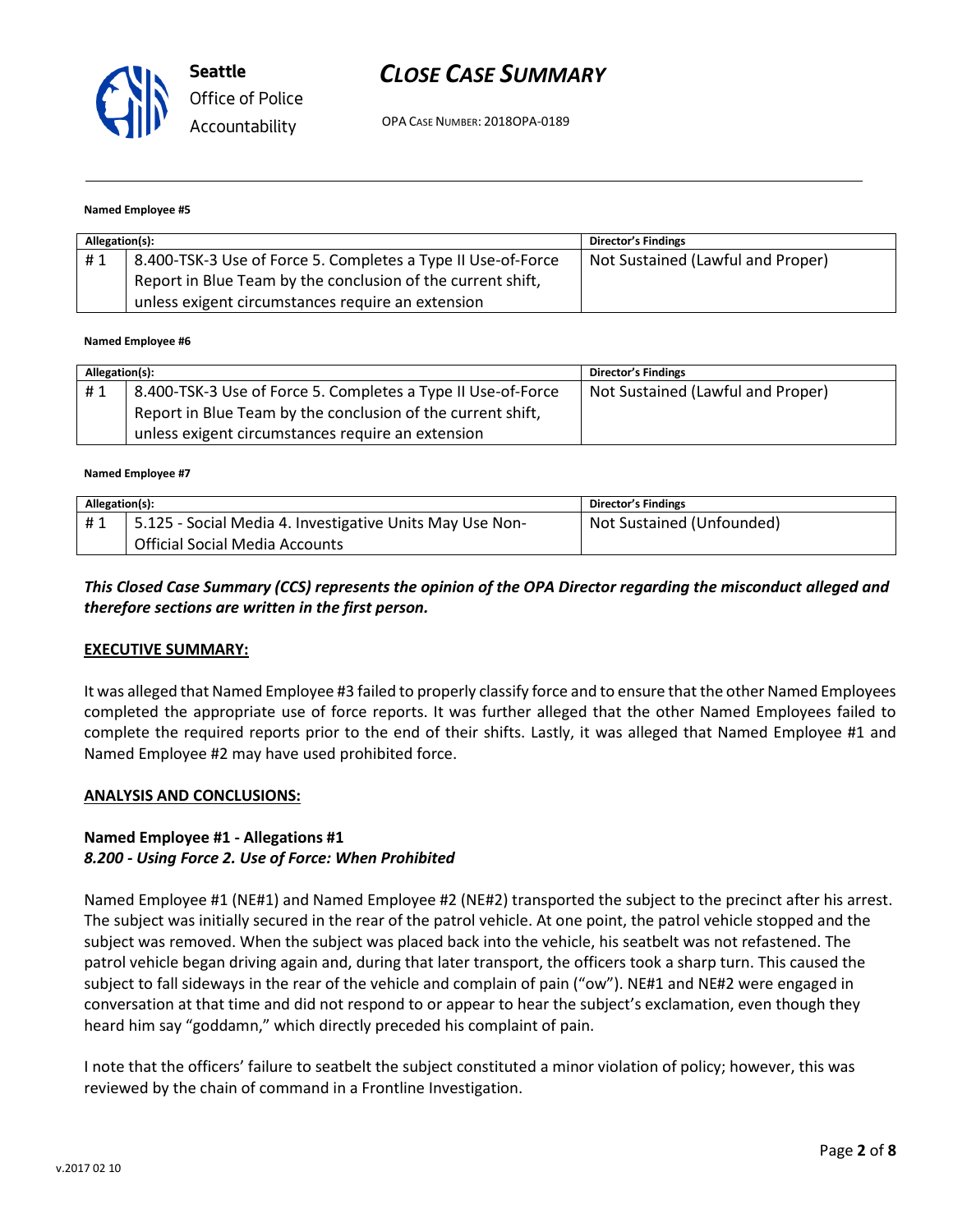

# *CLOSE CASE SUMMARY*

OPA CASE NUMBER: 2018OPA-0189

The question here is whether NE#1 and NE#2 drove their vehicle in a manner purposed to cause the subject to fall over while he was handcuffed in the back of the patrol vehicle.

SPD Policy 8.200-POL-2 states that force is prohibited: "To punish or retaliate"; or "On restrained subjects (e.g. including handcuffed or contained in a police vehicle) except in exceptional circumstances when the subject's actions must be immediately stopped to prevent injury, or escape, destruction of property. All such force shall be closely and critically reviewed."

From my review of the Department video, as well as from my reading of NE#1's and NE#2's OPA interviews, I find no evidence suggesting that they intentionally tried to cause injury to the Complainant when he was unsecured in the rear of the patrol vehicle. Instead, I find that this was the inadvertent result of a sharp turn. While unfortunate, this does not constitute a violation of policy. For these reasons, I recommend that this allegation be Not Sustained – Unfounded as against NE#1 and NE#2.

Recommended Finding: **Not Sustained (Lawful and Proper)**

### **Named Employee #1 - Allegation #2**

## *8.400-TSK-3 Use of Force 5. Completes a Type II Use-of-Force Report in Blue Team by the conclusion of the current shift, unless exigent circumstances require an extension*

SPD Policy 8.400-TSK-3(5) requires officers to complete their Type II use of force report by the conclusion of their current shift unless an extension is warranted by exigent circumstances.

The Complainant was placed under arrest for engaging in a narcotics transaction. Ultimately, all of the Named Employees except for Named Employee #3 (NE#3) – who was the supervisor – used force on the Complainant to effectuate his arrest. These officers all stated that they reported the force they used to NE#3, which NE#3 confirmed.

NE#3 stated that he believed the force that the officers reported to him to be de minimis. However, the subject suffered injuries in the form of abrasions. NE#2 told NE#3 that he used an open-hand strike against the subject. Even though NE#3 did not think that this caused the injuries incurred by the subject, he ordered NE#2 to write a Type II use of force report. NE#2 completed that report by the end of his shift.

He ordered the other officers to complete witness reports, but did not direct them to write use of force reports as he believed their force to be de minimis and as he could not definitively connect their force to the subject's injuries. These officers all completed witness reports by the end of their shift.

The use of force investigation was later reviewed by the Acting Captain who determined that NE#1, Named Employee #4 (NE#4), Named Employee #5 (NE#5), and Named Employee #6 (NE#6) should have completed use of force reports not witness reports. All of these officers were ordered to complete Type II reports and, as discussed below, all of them completed the reports by the end of their shift on the date they received the order.

NE#1 was ordered to complete a Type II report on January 25, 2018. She did so before the end of her shift on that day.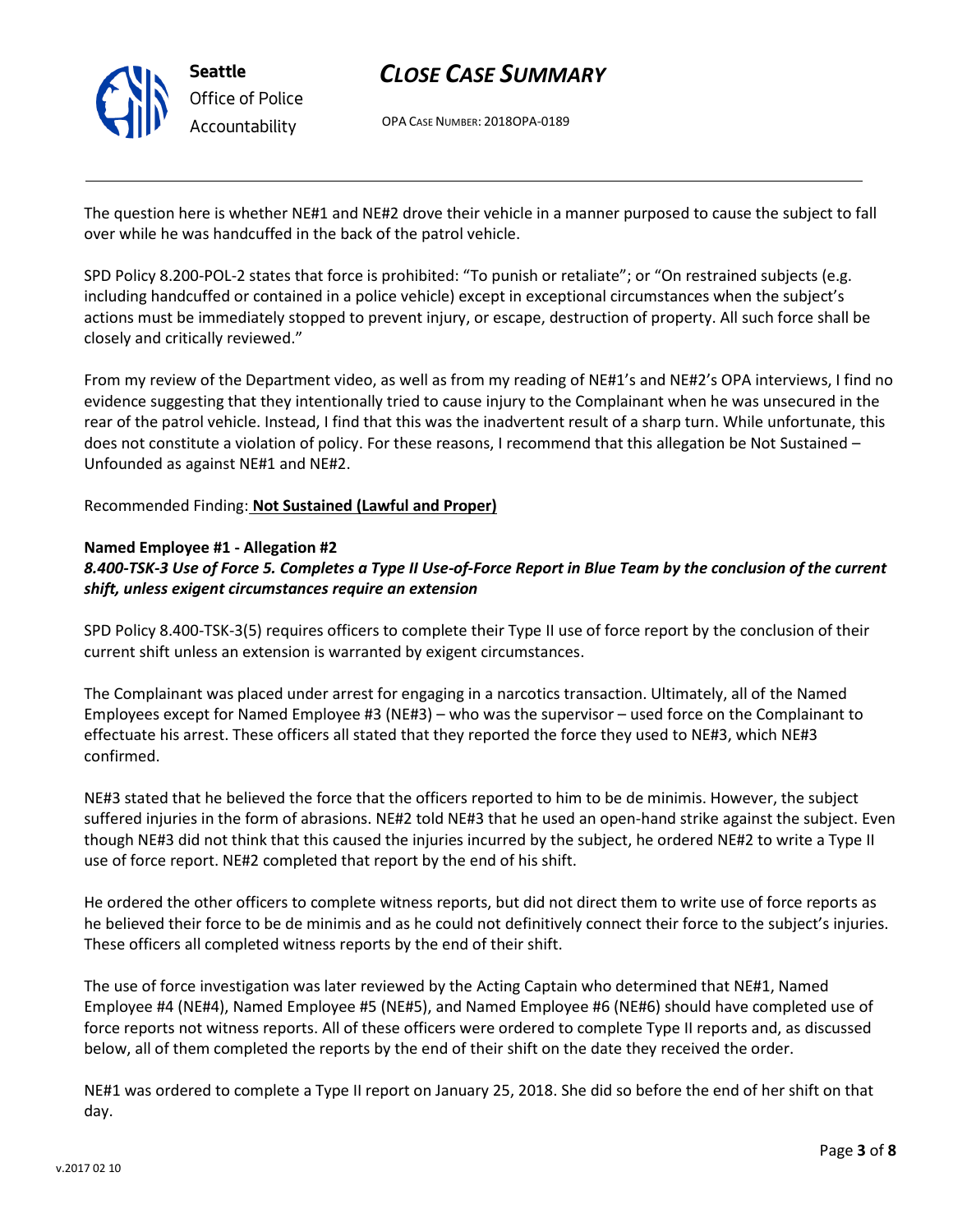

v.2017 02 10

# *CLOSE CASE SUMMARY*

OPA CASE NUMBER: 2018OPA-0189

NE#4 to complete a Type II report on January 31, 2018. He did so before the end of his shift on that day.

NE#5 was ordered to complete a Type II report on April 24, 2018. He was out on leave when that order was issued and did not return to duty until April 26, 2018. He completed the report before the end of his shift on his first day back to work after receiving the order.

Lastly, NE#6 was ordered to complete a Type II report on January 13, 2018. He also completed this report by the end of his shift.

As indicated above, NE#1, NE#4, NE#5, and NE#6 complied with the requirements of this policy. They completed their witness reports when ordered to do so prior to the end of their shift. Moreover, when ordered to later complete Type II force reports, they all completed the reports before the end of their shift on the date they became aware of the order. For these reasons, I recommend that this allegation be Not Sustained – Lawful and Proper as against these Named Employees.

Recommended Finding: **Not Sustained (Lawful and Proper)**

## **Named Employee #2 - Allegations #1** *8.200 - Using Force 2. Use of Force: When Prohibited*

For the same reasons as stated above (*see* Named Employee #1, Allegation #1), I recommend that this allegation be Not Sustained – Unfounded.

Recommended Finding: **Not Sustained (Unfounded)**

### **Named Employee #2 - Allegation #2**

**Seattle**

*Office of Police Accountability*

# *8.400-TSK-1 Use of Force 4. Completes a Type I Use-of-Force Report in Blue Team by the conclusion of the current shift, unless the sergeant approves an extension*

SPD Policy 8.400-TSK-1(4) requires officers to complete their Type I use of force report by the conclusion of their current shift unless an extension is warranted by exigent circumstances.

NE#2 was ordered to draft a Type II report that was later reclassified to Type I. He completed that report prior to the end of his shift. As such, he complied with the requirements of this policy and I recommend that this allegation be Not Sustained – Lawful and Proper.

Recommended Finding: **Not Sustained (Lawful and Proper)**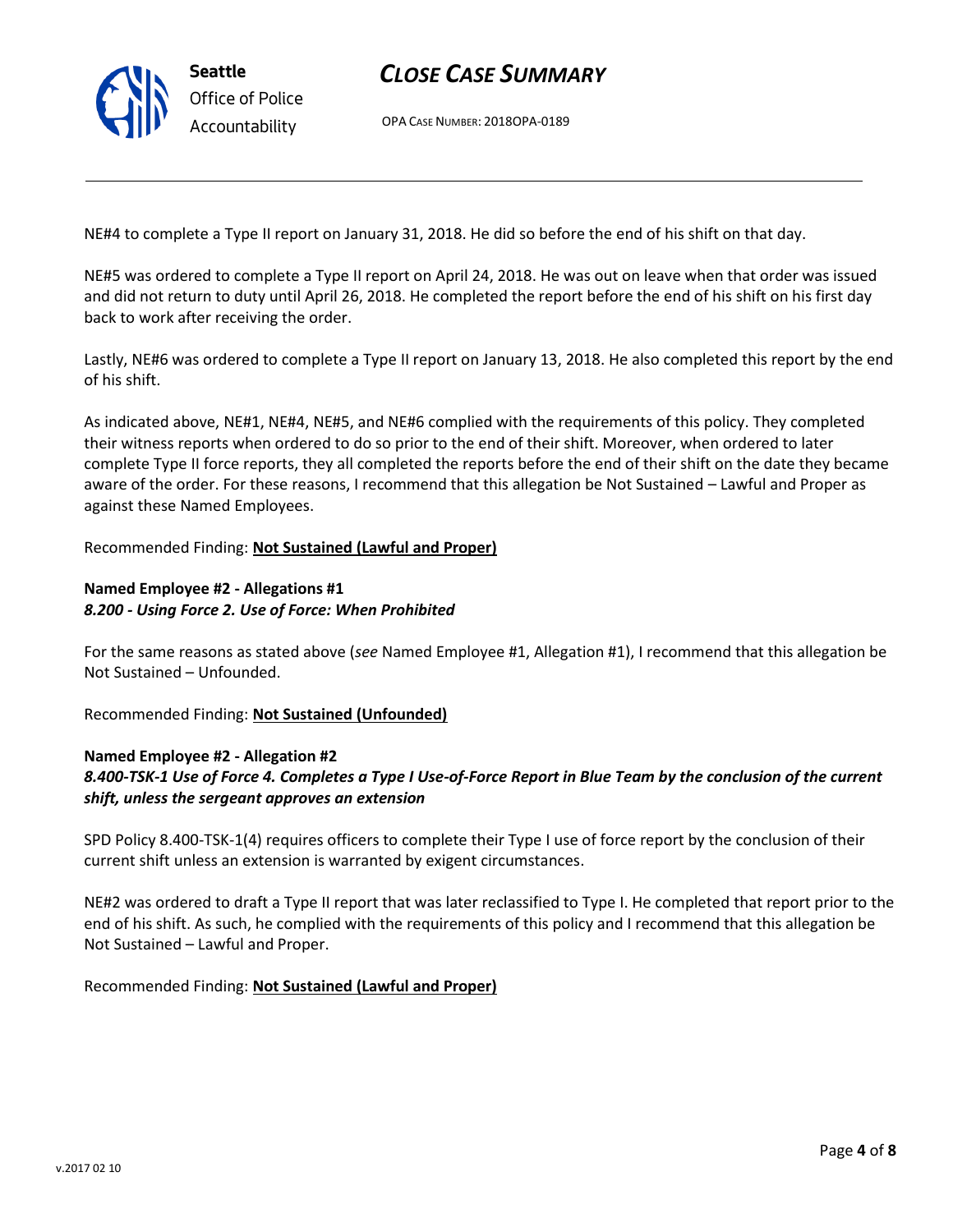

# *CLOSE CASE SUMMARY*

OPA CASE NUMBER: 2018OPA-0189

## **Named Employee #3 - Allegations #1**

*8.400 - Use of Force Reporting and Investigation 3. The Sergeant Will Review the Incident and Do One of the Following:*

SPD Policy 8.400-POL-1(3) provides that, upon responding to a use of force, the Sergeant reviews the incident and classifies the force by type.

Here, based on the information available to him at the time, NE#3 classified the force used as Type II after viewing an abrasion to the subject's face. He ordered NE#2 to complete a Type II use of force report and ordered the other Named Employees to complete witness reports. While the decision not to have all of the Named Employees complete use of force reports is discussed below, I do not find that it was unreasonable for NE#3 to have preliminarily classified the force as Type II. This is the case even though NE#2's force was later reclassified as Type I by the Acting Captain.

For these reasons, I recommend that this allegation be Not Sustained – Lawful and Proper.

## Recommended Finding: **Not Sustained (Lawful and Proper)**

## **Named Employee #3 - Allegation #2** *8.400-POL-1 Use of Force – REPORTING AND INVESTIGATION 5. When Multiple Officers are Involved in a Use-of-Force Incident, the Entire Incident [...]*

SPD Policy 8.400-POL-1(5) states that where multiple officers are involved in a use of forced incident, the entire incident must be reviewed at the highest level reached by any single officer during the incident.

Here, NE#3 believed that the highest level of force was Type II and, as such, he ordered NE#2 to complete a Type II report. He stated that he did not believe that the other Named Employees used reportable force. He based this both on the accounts that they gave him of their actions and on his review of Department video. He stated that, after this review, he could not determine which, if any, of those individuals used force that could have caused the subject's injury. He thus decided to have them complete witness reports.

I find that this decision was in error. If NE#3 was not sure whether NE#1, NE#4, NE#5, or NE#6 caused the injury to the subject, this means that he could not definitively determine that they did not do so. As such, he should have had all of them complete Type II reports. Indeed, the Acting Captain watched much of the same video that NE#3 watched and made the decision to have those Named Employees do so.

While I find that NE#3 should have ordered a Type II report from all of the Named Employees, I do not believe that his failure to do so rises to the level of a policy violation. Instead, I recommend that he receive the below Training Referral.

 **Training Referral**: NE#1 should receive additional training concerning the elements of SPD Policies 8.400- POL-3, 8.400-POL-1(5), and 8.400-TSK-6. This can be effectuated by his chain of command discussing these policies with him. His chain of command should go over this incident with him and counsel him concerning his failure to initially require all of the Named Employees to complete use of force reports. He should be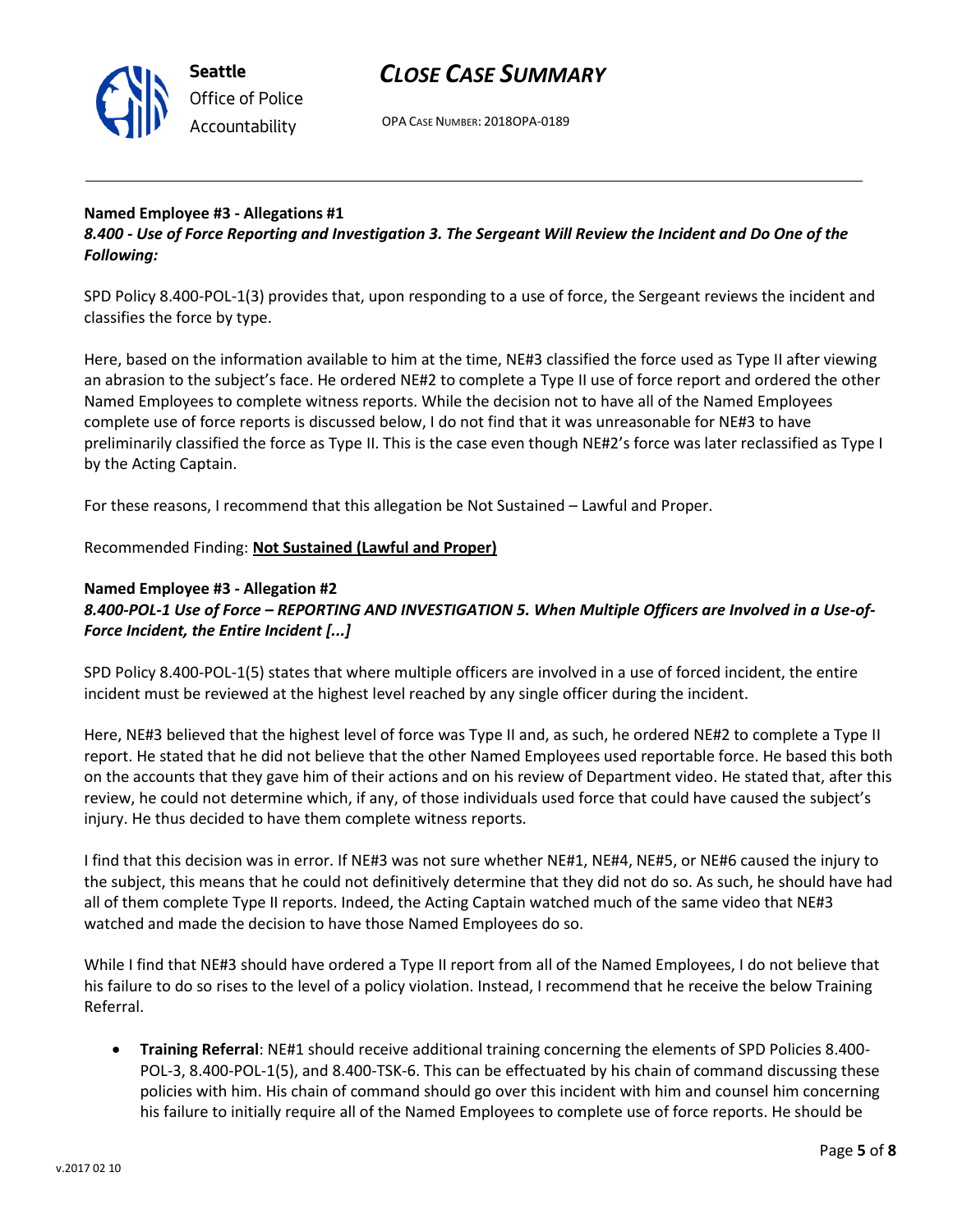

**Seattle** *Office of Police Accountability*

# *CLOSE CASE SUMMARY*

OPA CASE NUMBER: 2018OPA-0189

informed that if he is not sure as to the level of force used and if he cannot definitively conclude that officers did not cause an injury, he should order use of force reports to be generated rather than witness report. This retraining and associated counseling should be documented and this documentation should be maintained in an appropriate database.

## Recommended Finding**: Not Sustained (Training Referral)**

## **Named Employee #3 - Allegation #3** *8.400-TSK-6 Use of Force –RESPONSIBILITIES OF THE SERGEANT DURING A TYPE II INVESTIGATION*

SPD Policy 8.400-TSK-6 sets forth the responsibilities of the sergeant during a Type II investigation. There are 22 separate tasks set forth in this policy. Relevant to this case are the following: "Conducts separate interviews of officers involved in a use of force incident, unless unreasonable under the circumstances and the sergeant documents the circumstances"; "Directs the involved officer(s) to complete a Type II Use-of-Force Report in Blue Team and the witness officer(s) to complete a Use-of-Force Witness Officer Statement"; and "Reviews and bookmarks any and all relevant and material ICV or holding cell video related to the incident."

As discussed above, NE#3 interviewed all of the Named Employees and they relayed information concerning the force that they used. He further reviewed parts of the Department video that captured the incident. Based on this information, NE#3 ordered NE#2 to complete a Type II report and the other Named Employees to complete witness reports.

While I ultimately find that NE#3 should have ordered all of the Named Employees to complete Type II reports, I conclude that, regardless, he substantially complied with the requirements of this policy. As such, I recommend that this allegation be Not Sustained – Lawful and Proper.

Recommended Finding: **Not Sustained (Lawful and Proper)**

# **Named Employee #3 - Allegations #4** *8.400-TSK-2 Use of Force –RESPONSIBILITIES OF THE SERGEANT DURING A TYPE I INVESTIGATION*

SPD Policy 8.400-TSK-2 concerns the responsibilities of a sergeant during a Type I investigation. The policy sets forth nine tasks that the sergeant is required to complete.

Given that the underlying incident was investigated by NE#3 as a Type II use of force, I find that this policy is inapplicable to this case. As such, I recommend that this allegation be removed.

Recommended Finding: **Allegation Removed**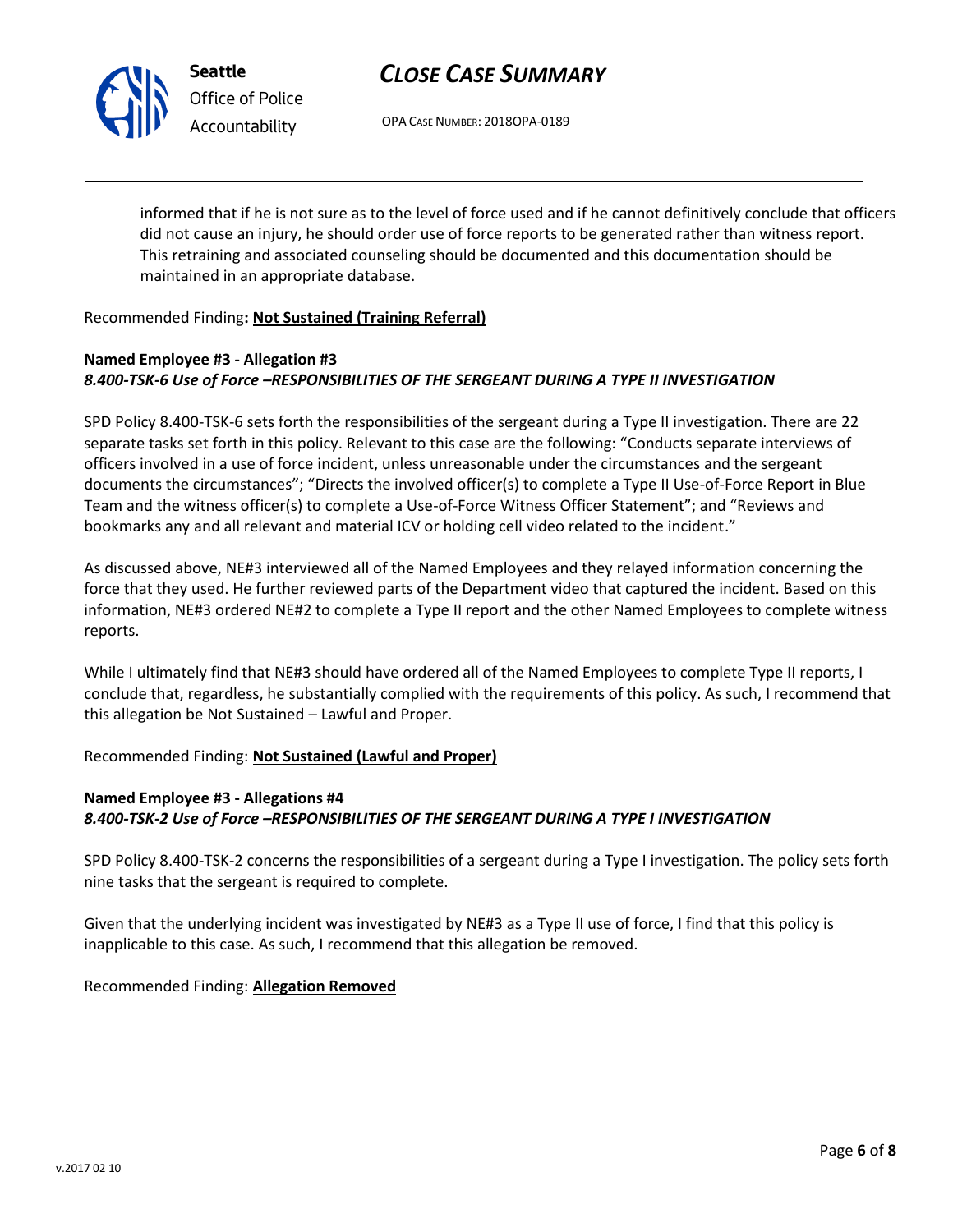



OPA CASE NUMBER: 2018OPA-0189

## **Named Employee #4 - Allegations #1**

*8.400-TSK-3 Use of Force 5. Completes a Type II Use-of-Force Report in Blue Team by the conclusion of the current shift, unless exigent circumstances require an extension*

For the same reasons as stated above (*see* Named Employee #1, Allegation #2), I recommend that this allegation be Not Sustained – Lawful and Proper.

Recommended Finding**: Not Sustained (Lawful and Proper)**

### **Named Employee #5 – Allegation #1** *8.400-TSK-3 Use of Force 5. Completes a Type II Use-of-Force Report in Blue Team by the conclusion of the current shift, unless exigent circumstances require an extension*

For the same reasons as stated above (*see* Named Employee #1, Allegation #2), I recommend that this allegation be Not Sustained – Lawful and Proper.

Recommended Finding: **Not Sustained (Lawful and Proper)**

## **Named Employee #6 – Allegation #1**

## *8.400-TSK-3 Use of Force 5. Completes a Type II Use-of-Force Report in Blue Team by the conclusion of the current shift, unless exigent circumstances require an extension*

For the same reasons as stated above (*see* Named Employee #1, Allegation #2), I recommend that this allegation be Not Sustained – Lawful and Proper.

Recommended Finding: **Not Sustained (Lawful and Proper)**

## **Named Employee #7 – Allegation #1**

### *5.125 - Social Media 4. Investigative Units May Use Non-Official Social Media Accounts*

The subject was arrested as a result of an "order up" operation. Specifically, a dummy Facebook account was used to contact the subject and set up a drug sale. When the sale occurred, it was observed by officers who then took the subject into custody.

During its evaluation of this case, the Force Review Board identified that while a social media was used during the operation, there was no evidence that such usage was authorized by the Chief of Police. Notably, SPD Policy 5.125- POL-4 allows investigative units to use social media accounts only where there is prior approval from the Chief.

During its investigation, OPA learned that the Facebook account in question was operated by an agent assigned to the U.S. Department of Homeland Security. This agent was not subject to Department policy. Moreover, OPA determined that none of the Named Employees, or any other Department employee that OPA could find, operated this Facebook account.

For these reasons, I recommend that this allegation be Not Sustained – Unfounded.